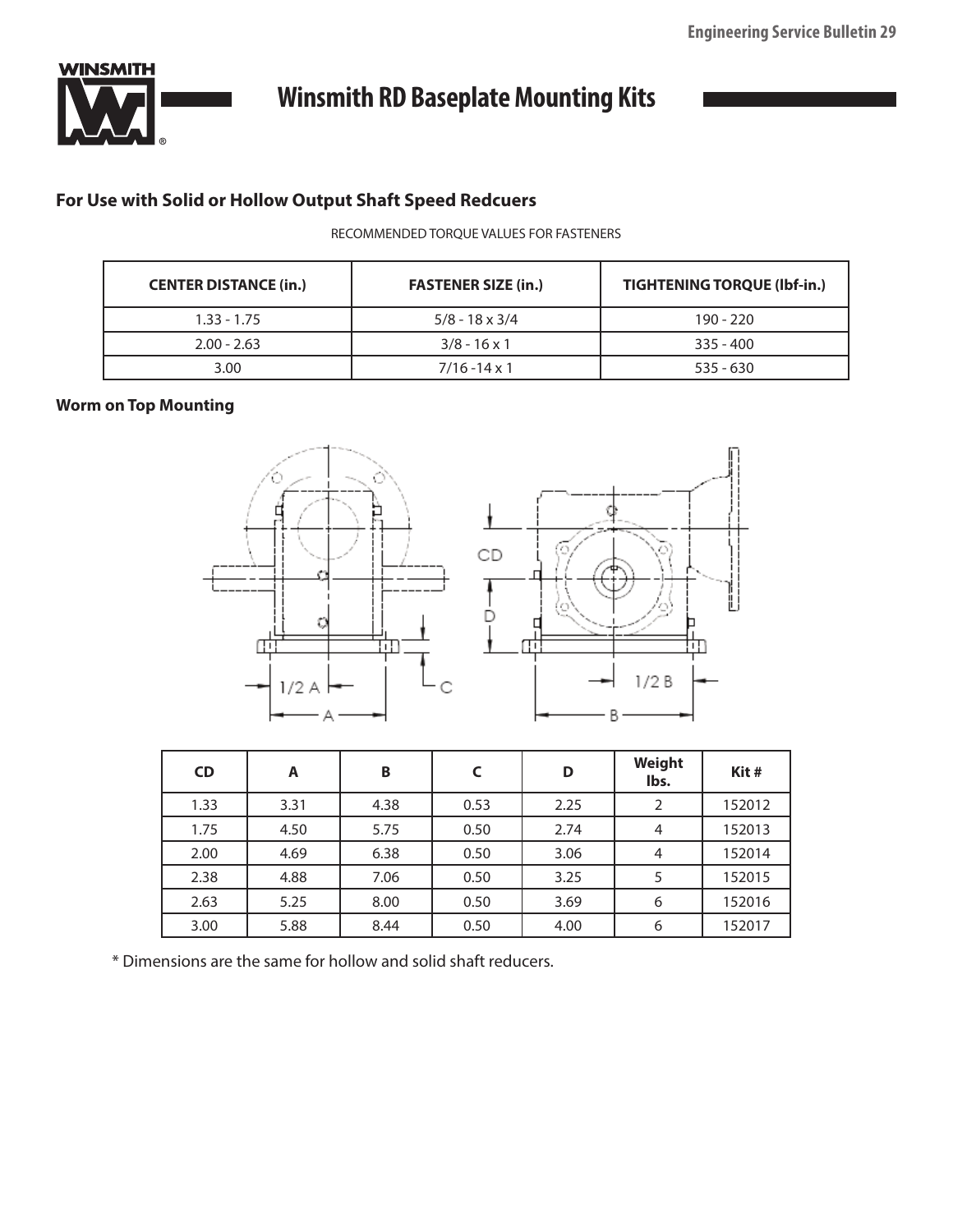

## **Winsmith RD Riser Block Kits**

### **For Use with Solid or Hollow Output Shaft Speed Reducer**

### **Riser Block (2-Piece)**



| <b>CD</b> | A    | B    | Kit#   |
|-----------|------|------|--------|
| 1.33      | 3.51 | 4.04 | 152023 |
| 1.75      | 3.50 | 4.25 | 152024 |
| 2.00      | 3.53 | 5.00 | 152025 |
| 2.38      | 4.68 | 5.44 | 152026 |
| 2.63      | 4.88 | 5.63 | 152027 |
| 3.00      | 5.50 | 6.25 | 152028 |

\* Mounting hardware not included